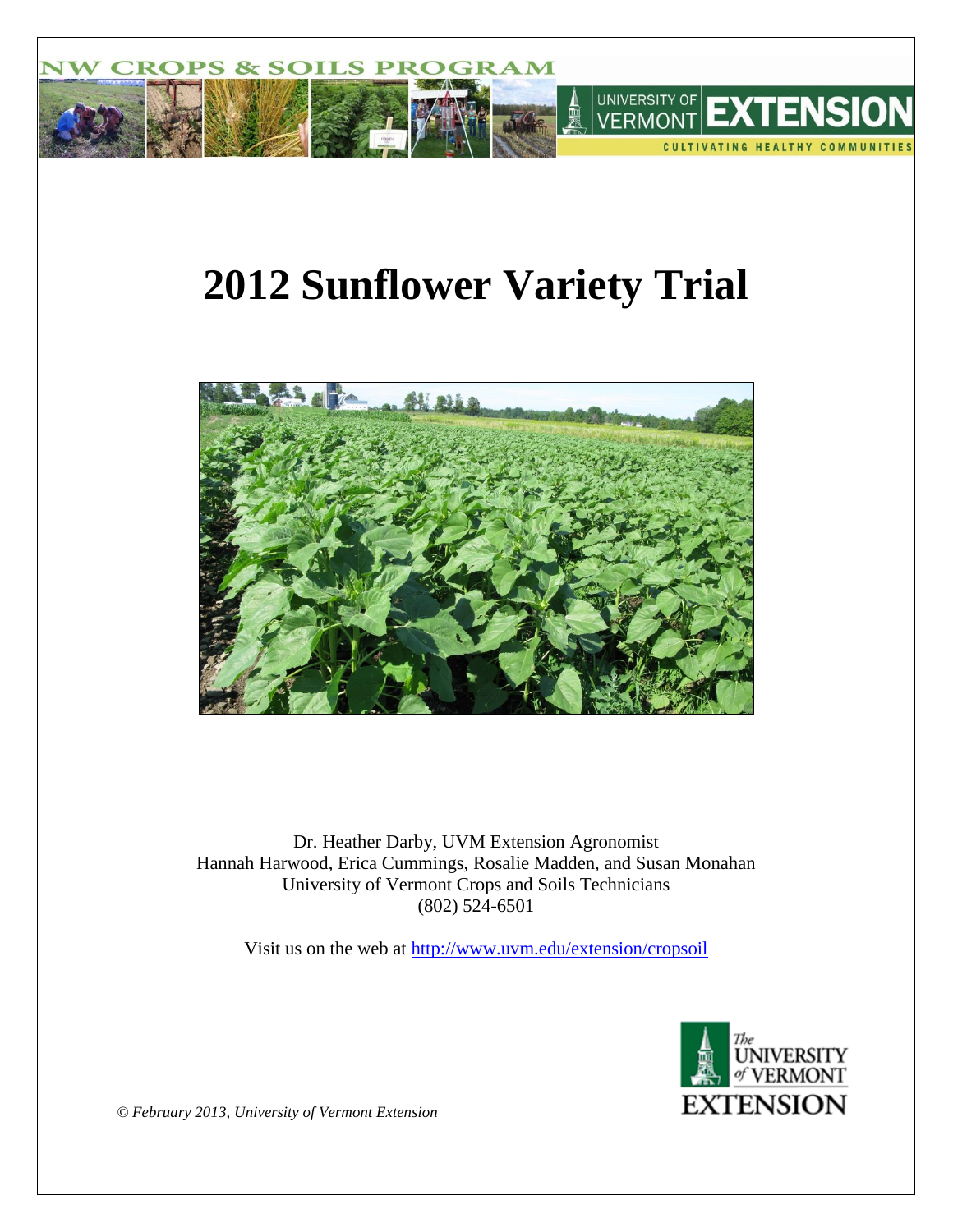### **2012 SUNFLOWER VARIETY TRIAL Heather Darby, University of Vermont Extension [heather.darby\[at\]uvm.edu](mailto:Heather.Darby@uvm.edu?subject=2012%20Sunflower%20Variety%20Trial)**

Oilseed sunflower is a relatively new crop for Vermont and the Northeast in general. Because of regional differences in soil conditions, length of growing season, and weather patterns, it is important to select varieties that will perform well under Vermont's specific conditions. Sunflower varieties that will perform well here will generally be early to medium in maturity and have good disease resistance. In addition, varietal differences in plant stand characteristics (such as height and head diameter) may confer ability to resist pest pressures and increase yields and overall quality. The goal of this study is to evaluate pest pressure as well as seed and oil yields of varieties that will most likely mature during a northeast growing season.

## **MATERIALS AND METHODS**

In 2012, UVM Extension's Northwest Crops and Soils Program initiated their sixth consecutive sunflower variety trial at Borderview Research Farm in Alburgh, VT. The experimental design was a randomized complete block with split plots replicated four times. Seventeen sunflower varieties were trialed and evaluated for stand characteristics, seed yield, insect damage and oil content. Relative maturities (RM), traits and seed treatments are listed in Table 1.

| <b>Variety</b> | <b>Company</b>                              | <b>RM</b>                                                                              | <b>Traits</b>      | <b>Seed treatment</b>                                                                             |
|----------------|---------------------------------------------|----------------------------------------------------------------------------------------|--------------------|---------------------------------------------------------------------------------------------------|
| 306            | Croplan                                     | 88                                                                                     | DMR, NS            | CruiserMaxx <sup>™</sup>                                                                          |
| 369            | Croplan                                     | 97                                                                                     | DMR, NS            | CruiserMaxx <sup>™</sup>                                                                          |
| 378            | Croplan                                     | 97                                                                                     | DMR, NS            | CruiserMaxx <sup>™</sup>                                                                          |
| 460            | Croplan                                     | 93                                                                                     | NS, ExpressSun     | CruiserMaxx <sup>™</sup>                                                                          |
| 555            | Croplan                                     | 94                                                                                     | CL, DMR, NS        | CruiserMaxx <sup>™</sup>                                                                          |
| 2930           | Syngenta                                    | 92                                                                                     | NS, DMR            | CruiserMaxx <sup>™</sup>                                                                          |
| 3433           | Syngenta                                    | 94                                                                                     | NS, DMR            | CruiserMaxx <sup>™</sup>                                                                          |
| 3480           | Syngenta                                    | 94                                                                                     | NS, CL, DMR        | CruiserMaxx <sup>™</sup>                                                                          |
| 3495           | Syngenta                                    | 95                                                                                     | NS, CL, DMR        | CruiserMaxx <sup>™</sup>                                                                          |
| 3733           | Syngenta                                    | 97                                                                                     | NS, DMR            | CruiserMaxx <sup>™</sup>                                                                          |
| 7120           | Syngenta                                    | 94                                                                                     | HO, DMR            | CruiserMaxx <sup>™</sup>                                                                          |
| Defender Plus  | Seeds 2000                                  | Early                                                                                  | <b>NS</b>          | CruiserMaxx <sup>™</sup>                                                                          |
| Durango        | Seeds 2000                                  | Med-Full                                                                               | <b>NS</b>          | <i>Untreated</i>                                                                                  |
| Falcon         | Seeds 2000                                  | Medium                                                                                 | NS, ExpressSun     | CruiserMaxx <sup>™</sup>                                                                          |
| Sierra         | Blue River Hybrid                           | Med-Late                                                                               | Organic            | <b>Untreated</b>                                                                                  |
| Teton          | Seeds 2000                                  | Med-Early                                                                              | HO                 | Cruiser® 5FS, Maxim® 4FS, Apron XL® LS                                                            |
| Torino         | Seeds 2000<br>$P_1$ $\cdots$ $P_n$<br>1.711 | Med-Full<br>$\sqrt{55}$ $\pi$ $\approx$ $\sqrt{1}$ $\sqrt{2}$<br>$\mathbf{v}$ $\alpha$ | CL, NS<br>$\cdots$ | CruiserMaxx™<br>$A \otimes T$ $\otimes$ $1$ $1$ $1$ $1$ $\otimes$ $T$ $\otimes$ $1$ $\otimes$ $1$ |

#### **Table 1. Seventeen sunflower varieties evaluated in 2012, Alburgh, VT.**

**Traits:** DMR = Downy Mildew Resistant; NS = NuSun (55-75% oleic acid); ExpressSun® (Express® herbicide tolerance); CL = Clearfield® (Beyond® herbicide tolerance); HO = High Oleic (>80% oleic acid)

Seed treatments: CruiserMaxx<sup>™</sup> = thiamethoxam, azoxystrobin, fludioxonil, mefenoxam; Cruiser® 5FS = thiamethoxam; Maxim® 4FS = fludioxonil; Apron XL® LS = metalaxyl-M and S-isomer

The soil was a Benson rocky silt loam, previously a hayfield, and plots were prepared with fall chisel plow and disk, and finished with a spike-tooth harrow (Table 2). A John Deere 1750 corn planter, equipped with sunflower finger pickups, was used to plant sunflower in two-row plots, with 30" between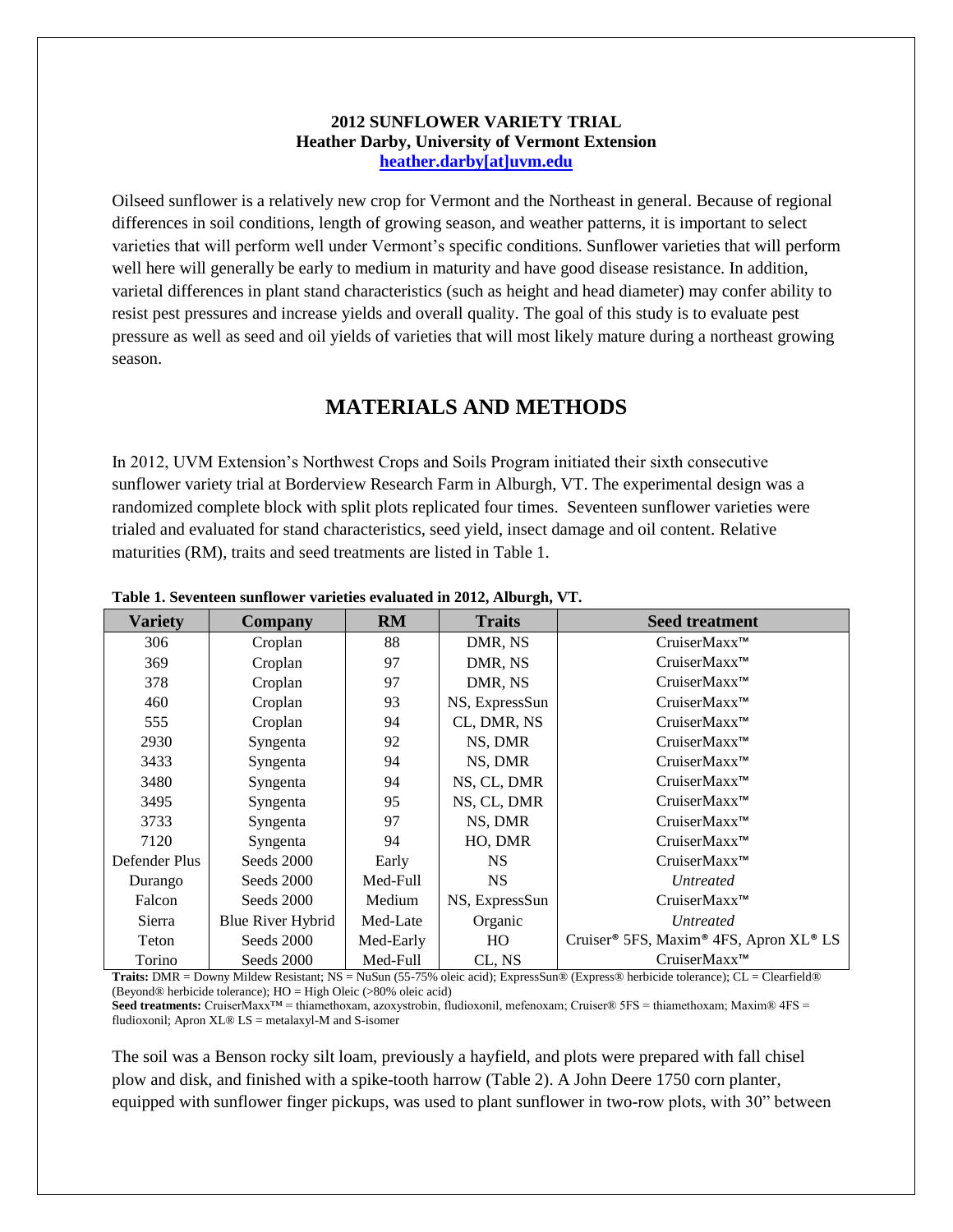rows. Sunflowers were seeded at 36,480 viable seeds per acre on 31-May. No starter fertilizer was applied, nor was additional fertility added during the season. To control weeds, the pre-emergent selective herbicide Trust<sup>®</sup> (trifluralin) was applied on 14-May at 1.5 pints per acre, and Select Max<sup>®</sup> (clethodim) was sprayed on 30-Jun at a rate of 32 ounces per acre. Plots were cultivated on 21-Jun with a Brillion four-row cultivator with an S-shank, and mini-rototillers were used to weed between rows on 3-Jul.

| <b>Location</b>                        | <b>Borderview Research Farm - Alburgh, VT</b>                       |
|----------------------------------------|---------------------------------------------------------------------|
| Soil type                              | Benson rocky silt loam                                              |
| <b>Previous crop</b>                   | Hay                                                                 |
| <b>Tillage operations</b>              | Fall chisel plow, disk and spring-toothed harrow                    |
| Seeding rate (viable seeds $ac^{-1}$ ) | 36,480                                                              |
| <b>Planting equipment</b>              | John Deere 1750 corn planter with sunflower cups                    |
| Row width (in.)                        | 30                                                                  |
| Plot size (ft)                         | 5 x 30                                                              |
| <b>Planting date</b>                   | $31$ -May                                                           |
| <b>Varieties</b>                       | 17                                                                  |
| <b>Herbicide</b>                       | Pre-emergent: $1.5$ pt $ac^{-1}$ Trust on 14-May                    |
|                                        | Post-emergent: 32 oz ac <sup>-1</sup> Select Max® on 30-Jun         |
| <b>Mechanical cultivation</b>          | Brillion 4-row S-shank on 21-Jun; mini-tiller between rows on 3-Jul |
| <b>Bird control</b>                    | Netting secured on 20-Sep                                           |
| <b>Harvest date</b>                    | 18-Oct                                                              |
| Oil pressing dates                     | 27-Nov and 29-Nov                                                   |

|  |  | Table 2. Agronomic practices for the 2012 sunflower variety trial at Borderview Research Farm. |  |  |  |
|--|--|------------------------------------------------------------------------------------------------|--|--|--|
|  |  |                                                                                                |  |  |  |
|  |  |                                                                                                |  |  |  |
|  |  |                                                                                                |  |  |  |

To protect against bird damage, on 20-Sep the sunflower trial was covered with grape and tobacco netting, which was staked at each corner to discourage birds from eating seed below the covering. Seed loss due to bird damage seemed to be minimal over the course of the season. Plant stand characteristics such as population, height, head width, disease and lodging were measured prior to harvest on 16-Oct, after bird netting was removed. Disease incidence was measured by scouting ten consecutive plants in each plot and noting white mold at specific locations on the plant, including head, stalk and base. White mold (*Sclerotinia sclerotiorum*), which can overwinter in the ground and spread quickly, especially in wet seasons, has proven to be a problem in the Northeast in the past.

Plots were harvested on 18-Oct with an Almaco SPC50 plot combine with a 5' head and specialized sunflower pans. At harvest, test weight and seed moisture were determined for each plot, with a Berckes Test Weight Scale and a Dickey-John M20P moisture meter. After seeds were cleaned with a Clipper fanning mill to remove debris and plant material, seed samples from each plot were evaluated for insect damage. Banded sunflower moth larvae damage the seed and create distinguishable exit holes in harvested seed samples. Oil from a known volume of each seed sample was extruded on 27-Nov and 29- Nov with a Kern Kraft Oil Press KK40, and the oil quantity was measured to calculate oil content. Oil yield (in lbs per acre and gallons per acre) was adjusted to 10% pressing moisture and reported. All data was analyzed using a mixed model analysis where replicates were considered random effects. The LSD procedure was used to separate means when the F-test was significant  $(P < 0.10)$ . Variations in yield and quality can occur because of variations in genetics, soil, weather and other growing conditions.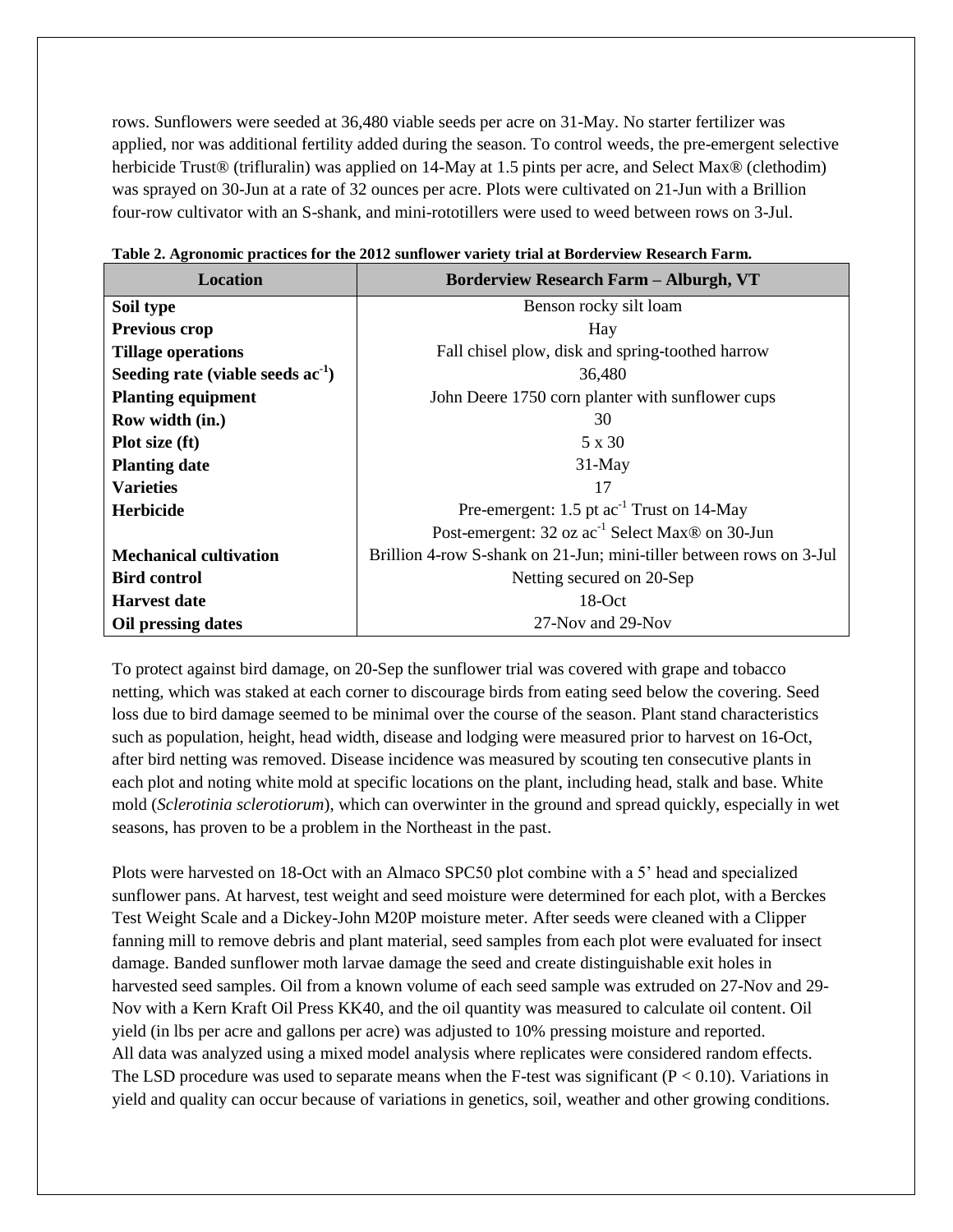Statistical analysis makes it possible to determine whether a difference among treatments is real or whether it might have occurred due to other variations in the field. All data was analyzed using a mixed model analysis where replicates were considered random effects. At the bottom of each table a Least Significant Difference (LSD) value is presented for each variable (e.g. yield). LSDs at the 10% level (0.10) of probability are shown. Where the difference between two treatments within a column is equal to or greater than the LSD value at the bottom of the column, you can be sure in 9 out of 10 chances that there is a real difference between the two values. Treatments that were not significantly lower in performance than the highest value in a particular column are indicated with an asterisk.

In the example at right, treatment A is significantly different from treatment C but not from treatment B. The difference between A and B is equal to 200, which is less than the LSD value of 300. This means that these treatments did not differ in yield. The difference between A and C is equal to 400, which is greater than the LSD value of 300. This means that the yields of these two treatments were significantly different from one

| <b>Planting date</b> | Yield   |
|----------------------|---------|
| A                    | 2100*   |
| B                    | $1900*$ |
| C                    | 1700    |
| LSD(0.10)            | 300     |

another. The treatment in bold had the top observed performance, while treatments with an asterisk did not differ significantly from the top performer.

## **RESULTS**

Using data from an on-site Davis Instruments Vantage Pro2 Weather Station at Borderview Research Farm in Alburgh, VT, weather data are summarized for the 2012 sunflower growing season (Table 3). In general, 2012 was warmer and drier than average. Monthly temperatures averaged above normal for every month (May-Oct). In addition, precipitation was below average with the exception of Sep and Oct. For sunflower, Growing Degree Days (GGDs) are calculated with a base temperature of 44°F. There were 3726 accumulated GDDs for the 2012 growing season, 392 more than the 30-year average (1981-2010).

| тамк огланицатаса псаакт ааа тог зотя |            | $\frac{1}{2}$ |         |         |            |      |
|---------------------------------------|------------|---------------|---------|---------|------------|------|
| Alburgh, VT                           | <b>May</b> | Jun           | Jul     | Aug     | <b>Sep</b> | Oct  |
| Average temperature $(^{\circ}F)$     | 60.5       | 67.0          | 71.4    | 71.1    | 60.8       | 52.4 |
| Departure from normal                 | 4.1        | 1.2           | 0.8     | 2.3     | 0.2        | 4.2  |
|                                       |            |               |         |         |            |      |
| Precipitation (inches)*               | 3.90       | 3.22          | 3.78    | 2.92    | 5.36       | 4.13 |
| Departure from normal                 | 0.45       | $-0.47$       | $-0.37$ | $-0.99$ | 1.72       | 0.53 |
|                                       |            |               |         |         |            |      |
| Growing Degree Days (base 44°F)       | 526        | 686           | 849     | 839     | 517        | 309  |
| Departure from normal                 | 142        | 32            | 23      | 72      | 19         | 104  |
|                                       |            |               |         |         |            |      |

|  | Table 3. Summarized weather data for 2012 - Alburgh, VT. |  |  |  |
|--|----------------------------------------------------------|--|--|--|
|  |                                                          |  |  |  |

Based on weather data from a Davis Instruments Vantage Pro2 with WeatherLink data logger. Historical averages are for 30 years of NOAA data (1981-2010).

\* Precipitation data from Jun-Sep 2012 are based on Northeast Regional Climate Center data from an observation station in Burlington, VT.

Though all sunflower plots were seeded at the same rate, there was a significant difference in early summer population by variety (Table 4). The variety 'Torino' (Seeds 2000) had the greatest population on 29-Jun (41,527 plants per acre), significantly higher than all other varieties. Torino also had the highest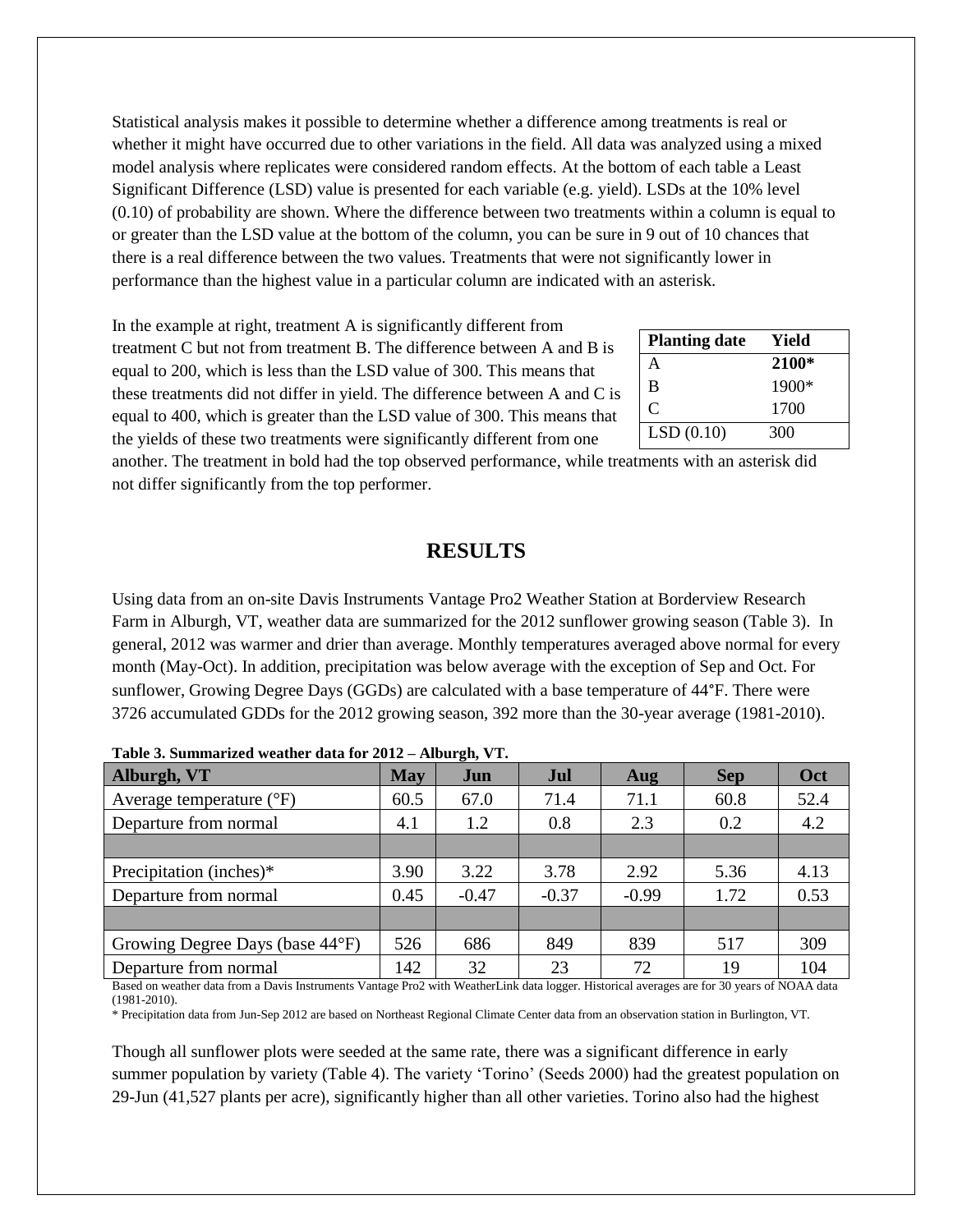population on 16-Oct, just prior to harvesting (36,953 plants per acre). In all varieties, with the exception of '369' (Croplan), there was a decrease in plant population between Jun and Oct (Figure 1).

|               | June                    | Harvest          | Lodging | Sclerotinia | <b>Bird</b> | Plant   | Head     | Harvest  |
|---------------|-------------------------|------------------|---------|-------------|-------------|---------|----------|----------|
|               | population              | population       |         | head rot    | damage      | height  | diameter | moisture |
|               | plants ac <sup>-1</sup> | plants $ac^{-1}$ | $\%$    | $\%$        | %           | inches  | inches   | %        |
| 306           | 32888                   | 27443            | $10.0*$ | 0.00        | 6.7         | $62.1*$ | 4.74     | 10.3     |
| 369           | 21417                   | 21417            | $5.0*$  | 0.00        | 5.9         | $62.2*$ | $6.32*$  | 12.1     |
| 378           | 33323                   | 28241            | 20.0    | 2.50        | 6.7         | $66.0*$ | 5.87     | 10.4     |
| 460           | 33977                   | 30347            | $10.0*$ | 0.00        | 22.9        | $62.5*$ | 5.57     | 10.1     |
| 555           | 33033                   | 27443            | $10.0*$ | 2.50        | 10.2        | $64.5*$ | 4.78     | 8.8      |
| 2930          | 22361                   | 18586            | $7.5*$  | 5.00        | 4.0         | 60.4    | 5.79     | 10.2     |
| 3433          | 27588                   | 22143            | $5.0*$  | 2.50        | 18.2        | 59.6    | 5.31     | 9.4      |
| 3480          | 25918                   | 22869            | $5.0*$  | 2.50        | 12.8        | 59.2    | 5.53     | 12.0     |
| 3495          | 29185                   | 25918            | $12.5*$ | 2.50        | 17.4        | 66.1*   | 5.31     | 9.2      |
| 3733          | 24248                   | 15101            | 37.5    | 0.00        | 14.3        | 60.0    | 5.37     | 12.3     |
| 7120          | 31871                   | 24684            | $7.5*$  | 0.00        | 18.1        | 60.6    | 5.30     | 10.0     |
| Defender Plus | 33251                   | 26572            | $17.5*$ | 2.50        | 4.3         | 56.1    | 5.36     | 9.6      |
| Durango       | 11180                   | 10745            | $0.0*$  | 0.00        | 2.1         | 46.5    | $6.79*$  | $15.1*$  |
| Falcon        | 32089                   | 16698            | 42.5    | 0.00        | 14.2        | 59.7    | 4.88     | 11.5     |
| Sierra        | 26572                   | 23014            | $10.0*$ | 5.00        | 7.2         | 60.2    | 5.83     | 10.5     |
| Teton         | 30710                   | 22070            | $15.0*$ | 0.00        | 2.1         | 58.2    | 5.49     | 9.7      |
| Torino        | 41527*                  | 36953*           | $10.0*$ | 0.00        | 8.6         | 66.1*   | 5.20     | $13.3*$  |
| LSD(0.10)     | 5201                    | 6242             | 18.7    | <b>NS</b>   | <b>NS</b>   | 4.2     | 0.89     | 1.8      |
| Trial mean    | 28891                   | 23544            | 13.2    | 1.47        | 10.3        | 60.6    | 5.50     | 10.8     |

| Table 4. Plant stand characteristics of seventeen sunflower varieties, 2012. |  |  |  |  |  |  |  |
|------------------------------------------------------------------------------|--|--|--|--|--|--|--|
|------------------------------------------------------------------------------|--|--|--|--|--|--|--|

Treatments indicated in **bold** had the top observed performance.

\* Treatments indicated with an asterisk did not perform significantly lower than the top-performing treatment in a particular column.

NS – No significant difference was determined between treatments.

Lodging was impacted by variety, with the lowest level (0.00% lodging) in the variety Durango (Seeds 2000), though this was not statistically lower than lodging in 13 other varieties. The greatest incidence of lodging was in the variety Falcon (Seeds 2000) (42.5%). In this trial, no sclerotinia infection was found in the form of stalk or base rot. Sclerotinia head rot was present in eight of the 17 varieties, though there was no significant impact of variety on head rot susceptibility. There was, likewise, no significant difference in bird damage by variety, though the average level of damage to sunflower heads was 10.3%.

Plant height averaged 60.6 inches for the trial and was significantly different by variety (Figure 2). The tallest variety was Torino (66.1 inches), though Torino was not significantly taller than 3495 (Syngenta), 378 (Croplan), 555 (Croplan), 460 (Croplan), 369, or 306 (Croplan). Head width varied significantly by variety, and was greatest in Durango (6.79 inches), though not statistically greater than the variety 369 (6.32 inches). The smallest head width was in the variety 306, though the diameter was not statistically lesser than 11 other varieties. Harvest moisture was greatest in Durango, though not statistically greater than the harvest moisture of Torino. The trial average for harvest moisture was 10.8%.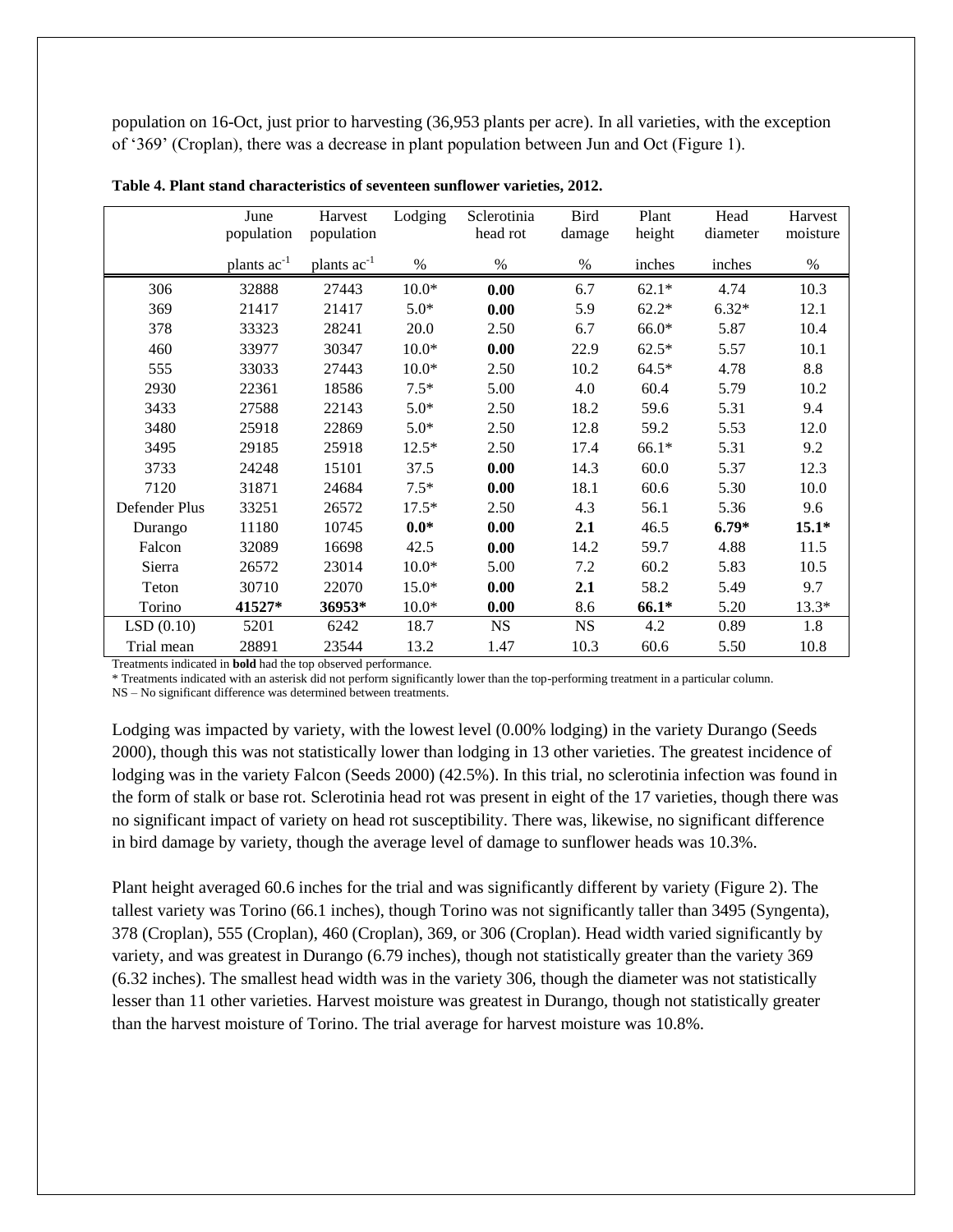

**Figure 1. June population and harvest population by variety. Varieties that share a letter were not significantly different from one another (p=0.10; compare capital letters for June population and lower-case letters for harvest population).**



**Figure 2. Impact of variety on plant height and head diameter. Varieties that share a letter were not significantly different from one another (p=0.10; compare capital letters for plant height and lower-case letters for head diameter).**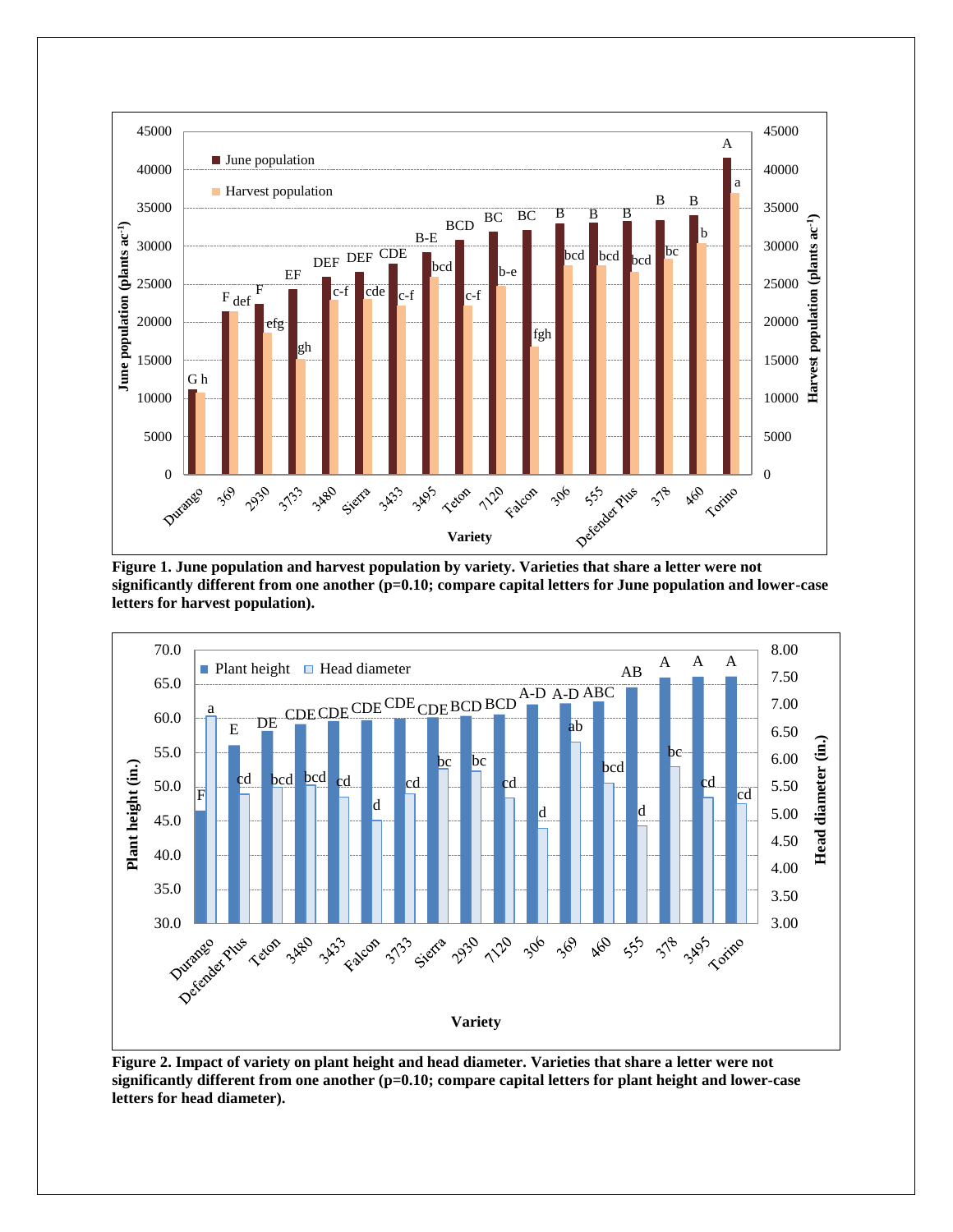Yield and quality were impacted significantly by varietal differences (Table 5). Test weights varied by variety, with the greatest test weight in the variety 3495, though this was not statistically higher than 11 other varieties. The lowest test weight, in the variety Sierra, was 28.5 lbs per bushel, which is still well within an acceptable range for sunflower. The standard bushel weight for sunflower seed is approximately 28 lbs. Seed yield, adjusted to 13% moisture for each test plot, averaged 2174 lbs per acre. There was a significant difference in seed yield by variety, with the greatest yield in Torino (2861 lbs per acre). The varieties 555, 3495, 460, 369, 306, 378, and Teton (Seeds 2000) did not differ significantly from the top performer in seed yield.

|               | Test                   | Seed yield at                 | <b>BSM</b> | Pressing | Oil     | Oil yield at 10% |                      |
|---------------|------------------------|-------------------------------|------------|----------|---------|------------------|----------------------|
|               | weight                 | 13% moisture                  | damage     | moisture | content | moisture         |                      |
|               | $lbs$ bu <sup>-1</sup> | $\text{ lbs } \text{ac}^{-1}$ | $\%$       | $\%$     | $\%$    | $lbs$ $ac^{-1}$  | $\text{gal ac}^{-1}$ |
| 306           | $31.5*$                | 2365*                         | 2.75       | 6.25     | $41.6*$ | 1018*            | 133*                 |
| 369           | 29.5                   | 2375*                         | 4.25       | 5.75     | 38.5    | 954*             | 125*                 |
| 378           | $31.6*$                | 2362*                         | 2.75       | 6.05     | 41.1    | 1016*            | 133*                 |
| 460           | $31.3*$                | 2390*                         | 3.00       | 6.20     | 42.0*   | $1051*$          | 138*                 |
| 555           | $31.0*$                | 2818*                         | 4.75       | 5.98     | 40.8    | 1201*            | 157*                 |
| 2930          | $32.0*$                | 1748                          | 3.75       | 6.03     | 37.9    | 689              | 90                   |
| 3433          | $31.8*$                | 1673                          | 3.50       | 5.65     | $42.3*$ | 991*             | 130*                 |
| 3480          | 30.0                   | 2165                          | 3.50       | 5.98     | $43.3*$ | 976*             | 128*                 |
| 3495          | 32.8*                  | 2614*                         | 3.50       | 6.15     | 39.2    | 1075*            | $141*$               |
| 3733          | $31.6*$                | 1921                          | 3.75       | 6.08     | 42.3*   | 857              | 112                  |
| 7120          | $32.1*$                | 2196                          | 3.75       | 5.75     | 41.4*   | 959*             | $126*$               |
| Defender Plus | $32.0*$                | 1946                          | 2.25       | 6.08     | 38.5    | 781              | 102                  |
| Durango       | 30.4                   | 1654                          | 6.00       | $7.05*$  | 33.8    | 579              | 76                   |
| Falcon        | $32.0*$                | 1587                          | 5.00       | 6.08     | 40.5    | 670              | 88                   |
| Sierra        | 28.5                   | 1987                          | 3.50       | 5.30     | 38.4    | 809              | 106                  |
| Teton         | 30.3                   | 2303*                         | 2.50       | 5.88     | 42.7*   | 1034*            | 135*                 |
| Torino        | $31.8*$                | 2861*                         | 5.25       | 6.30     | 40.3    | 1198*            | 157*                 |
| LSD(0.10)     | 1.9                    | 581                           | NS         | 0.62     | 2.0     | 259              | 34                   |
| Trial mean    | 31.2                   | 2174                          | 3.75       | 6.03     | 40.3    | 933              | 122                  |

**Table 5. Yield and quality measurements of trialed sunflower varieties, 2012.**

Treatments indicated in **bold** had the top observed performance.

\* Treatments indicated with an asterisk did not perform significantly lower than the top-performing treatment in a particular column.

NS – No significant difference was determined between treatments.

Seeds were examined for signs of banded sunflower moth (BSM) damage after harvesting and cleaning. While there was no significant varietal difference in the incidence of BSM damage, the trial average was 3.75% damage. There was a significant difference in the moisture level of different varieties at the time of pressing; for this reason, all seed moistures were adjusted to a standard 10% moisture when calculating and reporting oil yields. There was a significant difference in oil content by variety, with the highest oil content in the Syngenta variety 3480 (43.3%). The variety Durango had lower oil content than all other varieties (Figure 4). Oil yield was highest in the variety 555 (1201 lbs or 157 gallons per acre). This top performance was not statistically greater than 10 other varieties' oil yield (Figure 3). The lowest oil yields were in the varieties Durango, Falcon, 2930 (Syngenta), Defender Plus (Seeds 2000), and Sierra (Seeds 2000).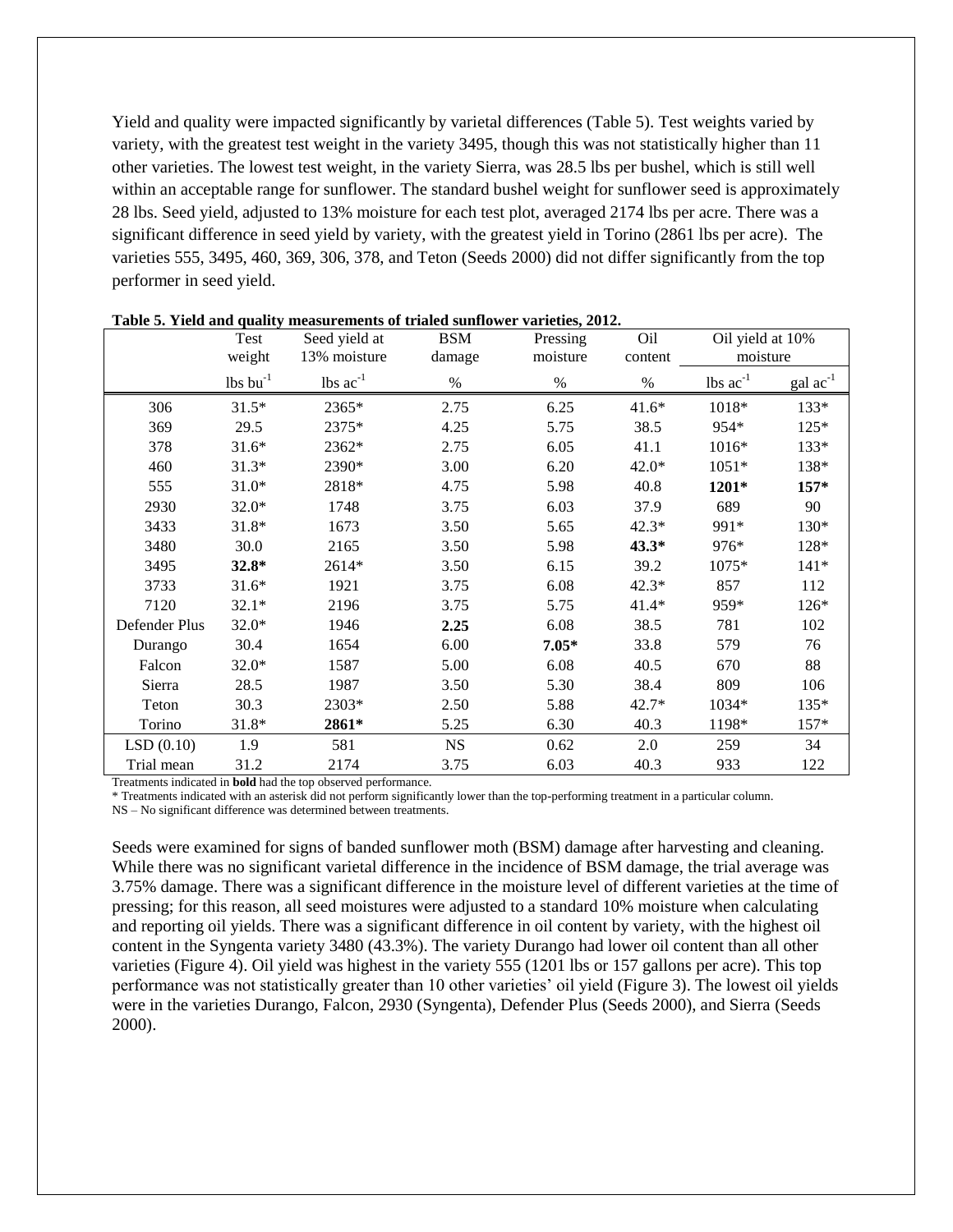

**Figure 3. Seed and oil yields for seventeen sunflower varieties. Varieties with the same letter did not differ statistically (p=0.10, compare capital letters for seed yield and lower-case letters for oil yield).**



**Figure 4. Oil yields by variety. Varieties with the same letter did not differ statistically from one another (p=0.10).**